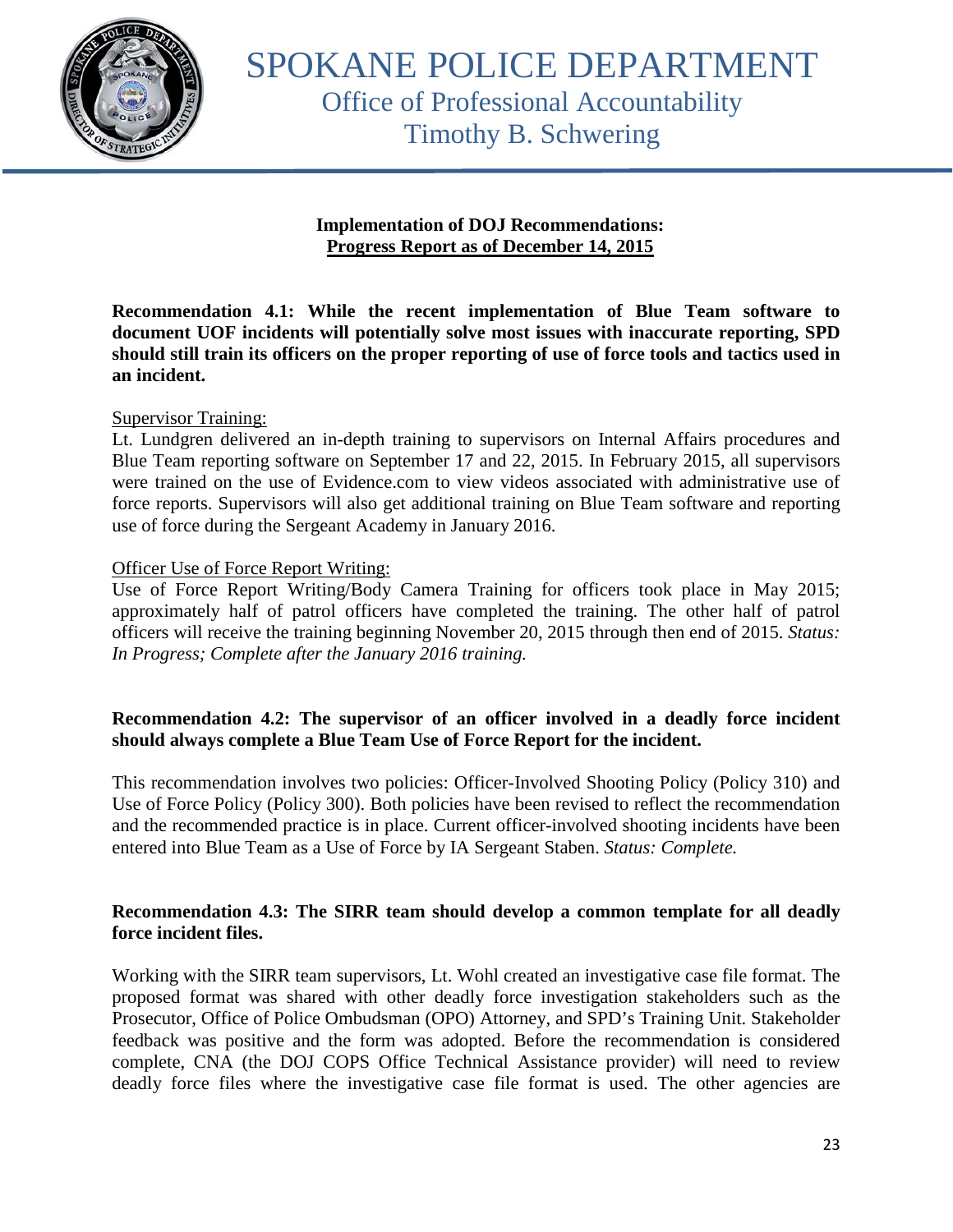

currently using the template in their investigations. *Status: In Progress. This recommendation should be considered Complete after CNA reviews files.* 

## **Recommendation 4.4: SPD should develop a formal way to track the investigatory (criminal and administrative) process and include this tracking sheet with every deadly force file.**

Lt. Wohl confirmed that the investigative case flow document was created. He explained, "This will be in the front of any case file, showing when and to who the case was forwarded onto." The proposed document was shared with other deadly force investigation stakeholders such as the Prosecutor, OPO Attorney, and SPD's Training Unit. Stakeholder feedback was positive and SIRR partners agreed to use the form. Before the recommendation is considered complete, DOJ will need to review deadly force files where the investigative case flow sheet is used. The other agencies are currently using the template in their investigations. *Status: In Progress. This recommendation should be considered Complete after CNA reviews files.*

**Recommendation 4.5: SPD should include all supporting documentation (e.g., photos, radio transmissions) in all non-deadly use of force files, and these complete files should be saved electronically in one location. SPD should audit these files annually in order to ensure that they are complete.**

All files can now be saved in Blue Team, including photos and links to body camera video. The Internal Affairs Standard Operating Procedures document explains the details. Supervisors were trained during the fall 2015 supervisor training.

The audit of 2014 use of force files was completed February 5, 2015 by Program Manager Kathy Armstrong. No major issues were identified. The audit's findings were memorialized in a memo. On a continual basis, Internal Affairs will check Use of Force Reports and verify that all appropriate documentation is attached. Annually, each case for the prior twelve months will be audited again to verify that all supporting documentation is attached. *Status: Complete.*

#### **Recommendation 4.6: SPD should consult with the city of Spokane's use of force commission to clarify and define their request for a cultural audit and to determine if a further examination of the department's culture is necessary.**

The Use of Force Commission discussed this issue on February 13, 2015 and referred the matter to Spokane Police Department. The City is definitely moving forward on conducting an audit. Spokane Mayor David Condon formed a citizen Police Leadership Advisory Committee (PLAC) to lead a conversation about what the community is looking for in its next police chief and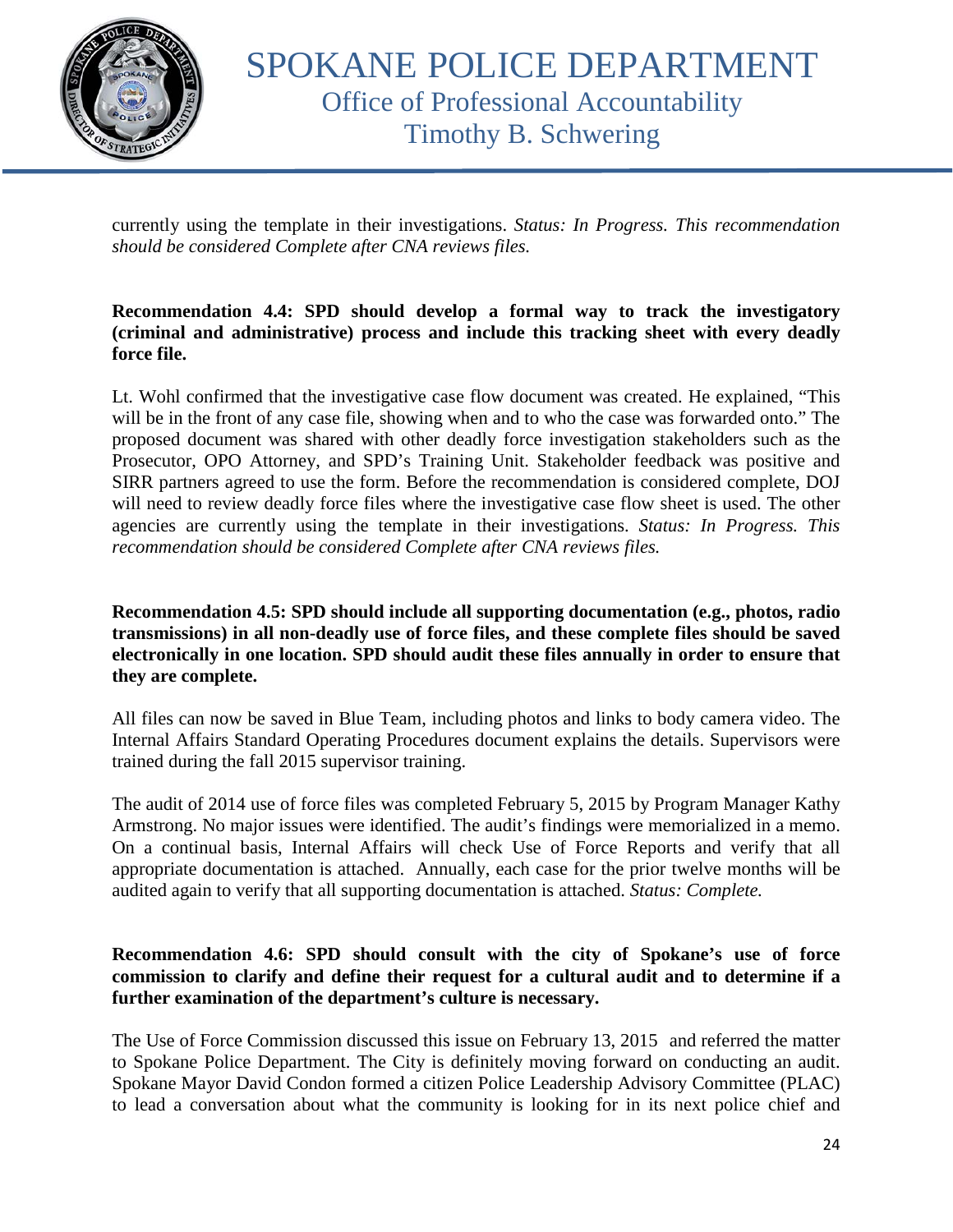

provide input about what a cultural audit of the Spokane Police Division should consider. The committee will make recommendations about factors to be considered, approach, reporting and expected outcomes.

In the meantime, Kathy Armstrong has been meeting with the COPS Office and CNA employees to discuss the plan for the audit. She will be obtaining input from the PLAC as well as a large variety of internal and external stakeholders. *Status: In Progress.*

## **Recommendation 4.7: SPD should analyze use of force reporting data on a semiannual basis and before and after major policy or procedure changes in order to identify trends and quickly remedy any issues through remedial training or discipline.**

The 2014 Use of Force Comprehensive Analysis was completed on February 10, 2015. Kathy Armstrong completed the use of force analysis of the first six months of 2015. Lt. Lundgren memorialized the report in the updated IA Standard Operating Procedures (SOP), which was finalized September 2015. *Status: Complete.*

## **Recommendation 4.8: SPD should continue to publish annual use of force reports and release these reports to the public.**

The 2014 Use of Force Comprehensive Analysis was shared with over 100 organizations and posted to SPD's website. The 2015 mid-year Analysis was shared with the Public Safety Committee on September 21, 2015, and then shared with more than 100 organizations in the community. When Kathy disseminated the report, she offered to hold meetings and presentations if groups wanted to do so. The analysis is available on the website. As of the writing of this report, she has received positive feedback from community members. This recommendation is considered to be completed. *Status: Complete.*

#### **Recommendation 4.9: SPD should further examine the patterns of behavior for officers with a high frequency of use of force incidents. This additional examination should be conducted every four years.**

Sgt. Braun's draft was sent to the Training staff for their input on February 17 and sent to CNA on March 10 for their guidance. Sgt. Braun and Kathy Armstrong incorporated CNA input and continued work on the original draft, which was sent to CNA for review on April 23. CNA did not offer additional feedback. CNA clarified at the March 19, 2015 site visit that this recommendation will no longer apply after the implementation of the Early Intervention System (EIS). *Status: Complete.*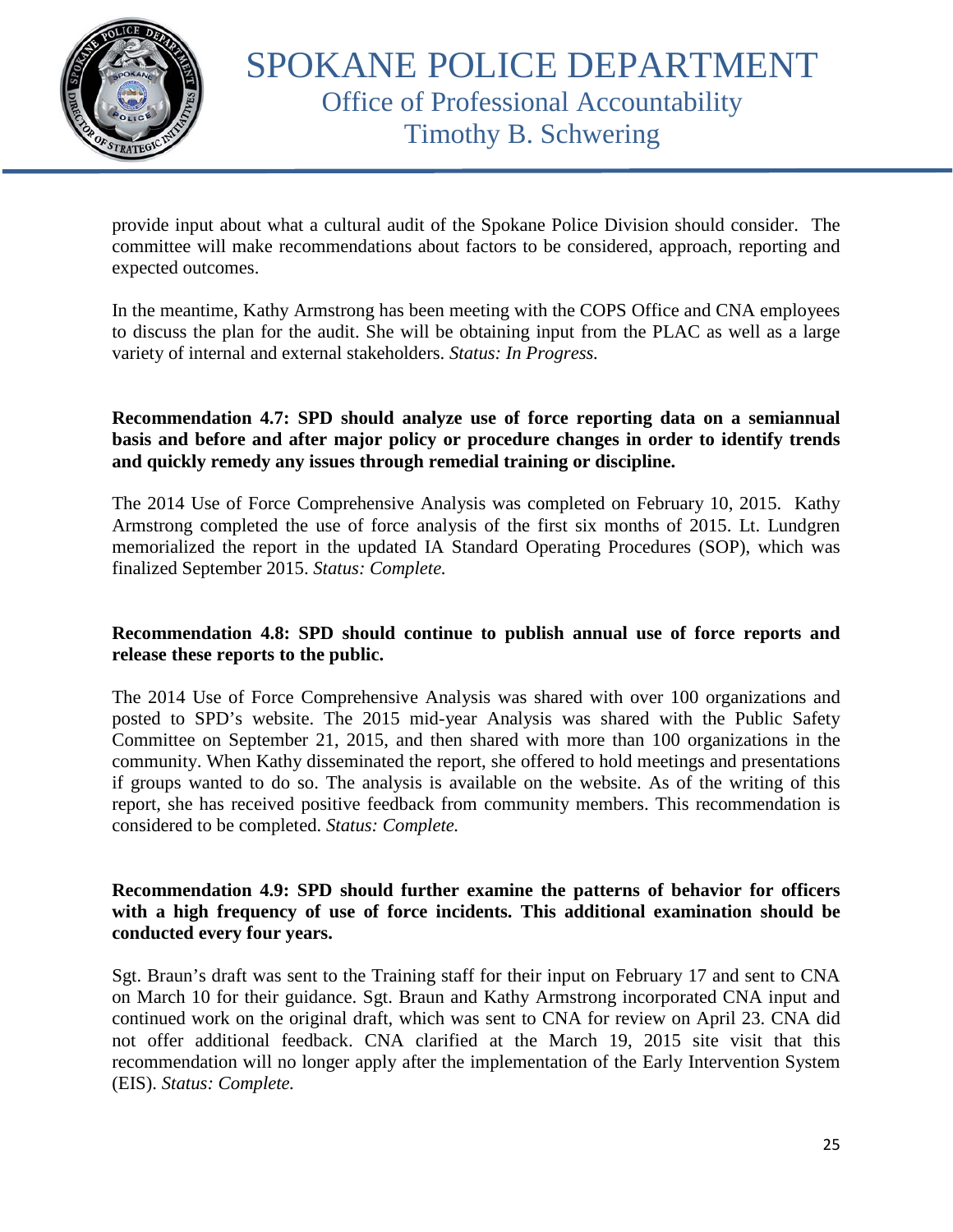

## **Recommendation 5.1: SPD executive leadership should hold meetings with their personnel to discuss the changes, the intended strategy, the reasoning behind the changes, and the impact of these changes and to reaffirm the department's overall mission.**

SPD Executive staff discussed internal communication with every member of the department through in-service training that took place April 2015 and October 2015. Kathy sent all the inservice rosters and evaluations to CAN. SPD has adopted an Internal Communications Strategy, and Kathy and Public Information Officer (PIO) Teresa Fuller are working with Executive staff on internal communication initiatives to keep members of the Spokane Police Department (both civilian and commissioned) apprised of pertinent organizational information. Examples of pertinent information include: changes to staffing, upcoming events, changes to policies and procedures, new training, etc. *Status: Complete.*

# **Recommendation 5.2: Manuals outlining the training and learning requirements, transitional period, and mentoring opportunities for all promotions to supervisory-level positions should be updated or developed.**

Assistant Training Director Sergeant Overhoff created committees to provide input for the different supervisory-level positions at SPD. Sgt. Overhoff is currently working on the promotional mentorship program with a guide that will cover pre-promotion and a six month probation post-promotion Field Training Officer (FTO) program. The guide is being extensively researched and developed through other departments and exterior resources in order to achieve best practices. The committee is continuing to meet to discuss prioritizing the courses/training, training expenses, and sustaining funding.

The committee is working with Assistant Chief Selby Smith to develop a Career Development Plan. SPD is offering in-house training schools for employees. SPD is holding its first Detective Academy in December and has plans for a Sergeant Academy in January 2016. *Status: In Progress.*

# **Recommendation 5.3: The SPD leadership should emphasize the importance of procedural justice policing practices and provide additional training on these topics.**

Lt. King sent several employees to Procedural Justice training in spring 2014. All members of the department (civilian and sworn) received some Procedural Justice training during the April 2015 in-service. Additional related training took place in November 2015. The Washington State Criminal Justice Training Commission held a pilot training on Implicit Bias for SPD. SPD leadership attended along with community members from the Police Advisory Committee, the Faith Alliance leaders, and the Mayor's Advisory Council on Multi-Cultural Affairs (MACMA).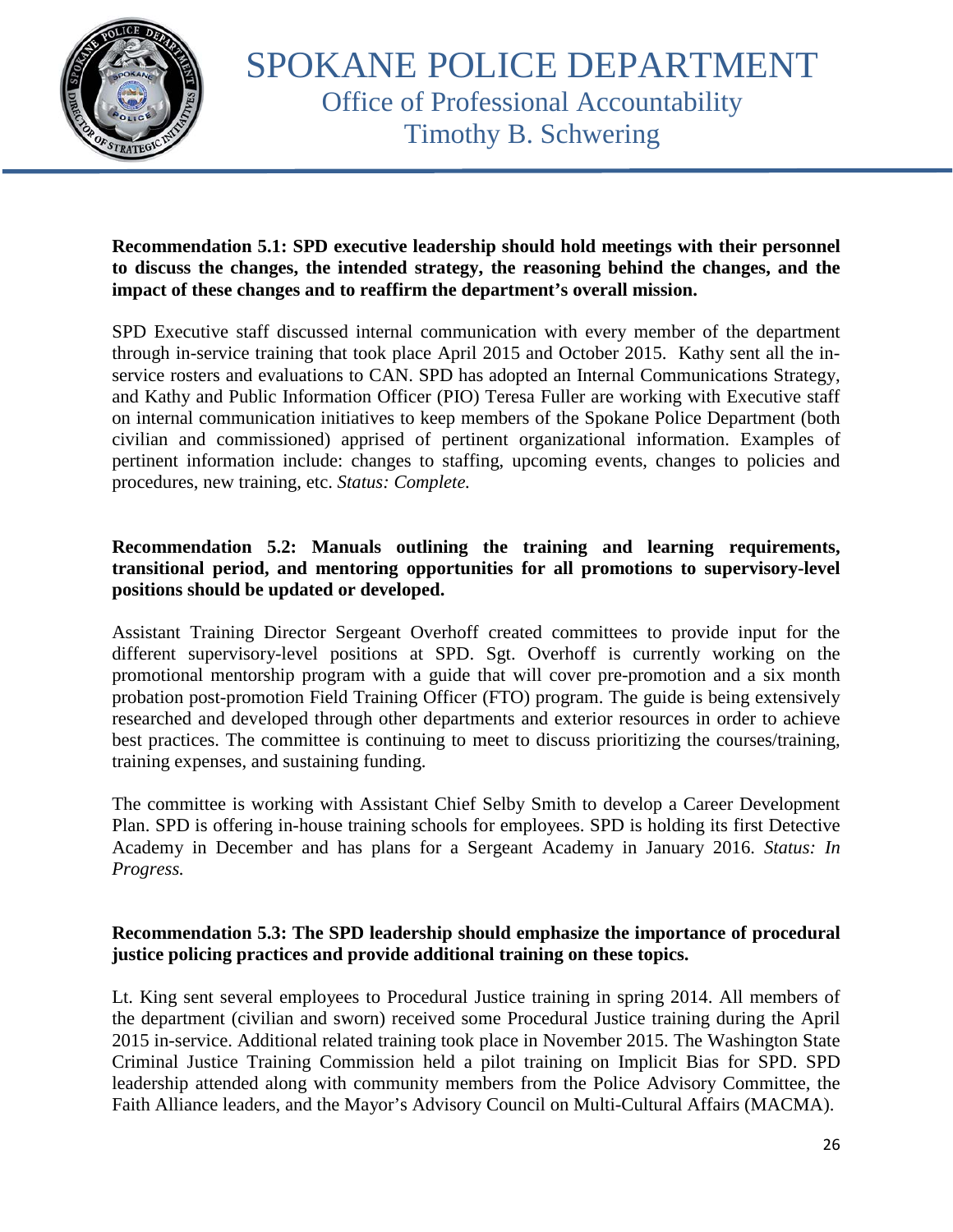

All SPD supervisors (commissioned and civilian) will attend Procedural Justice training that is facilitated by the University of Illinois, the technical assistance provider that the COPS Office uses. The training is scheduled for January 27-28, 2016. *Status: In Progress.*

## **Recommendation 6.1: SPD should formalize the EIS notification process and include the officer's supervisor, IA, the officer's union representative, and executive leadership in this notification process.**

Lt. Lundgren and Kathy Armstrong developed the Early Intervention System (EIS) policy based on research of other agencies' policies, with input from the City Attorney's Office, bargaining units, Training Unit, Captains and Executive Staff, and CNA. The policy was formally approved by the Chief on July 31, 2015. Lt. Lundgren educated SPD supervisors about the EIS during his training for supervisors in September 2015. He will be attending roll calls to discuss EIS with officers. The policy will be officially incorporated into the SPD Policy Manual along with several other new/revised policies. *Status: Complete.*

# **Recommendation 6.2: SPD should expand the type of information its EIS collects, such as sustained complaints and completed training.**

The requested information was included in the policy. The policy was formally approved by the Chief on July 31, 2015. *Status: Complete.*

# **Recommendation 6.3: The SPD should adjust the triggering criteria in its EIS from six to four use of force incidents per officer per year.**

The requested criteria are included in the policy. The policy was formally approved by the Chief on July 31, 2015. *Status: Complete.*

# **Recommendation 6.4: SPD should establish both periodic and ad hoc procedures to update its policy manual to ensure that it is consistent with departmental practices.**

All new policies and modifications to existing SPD policies are now approved by the City Attorney's Office. Sgt. Dashiell and Lt. Lundgren have begun the process of making several ad hoc policy changes as well as systematic Lexipol updates with the assistance of Mari Odle. The new process is working very well. Lt. Lundgren created a policy memorializing the process for policy updates with input from the City Attorney's Office, bargaining units, Captains and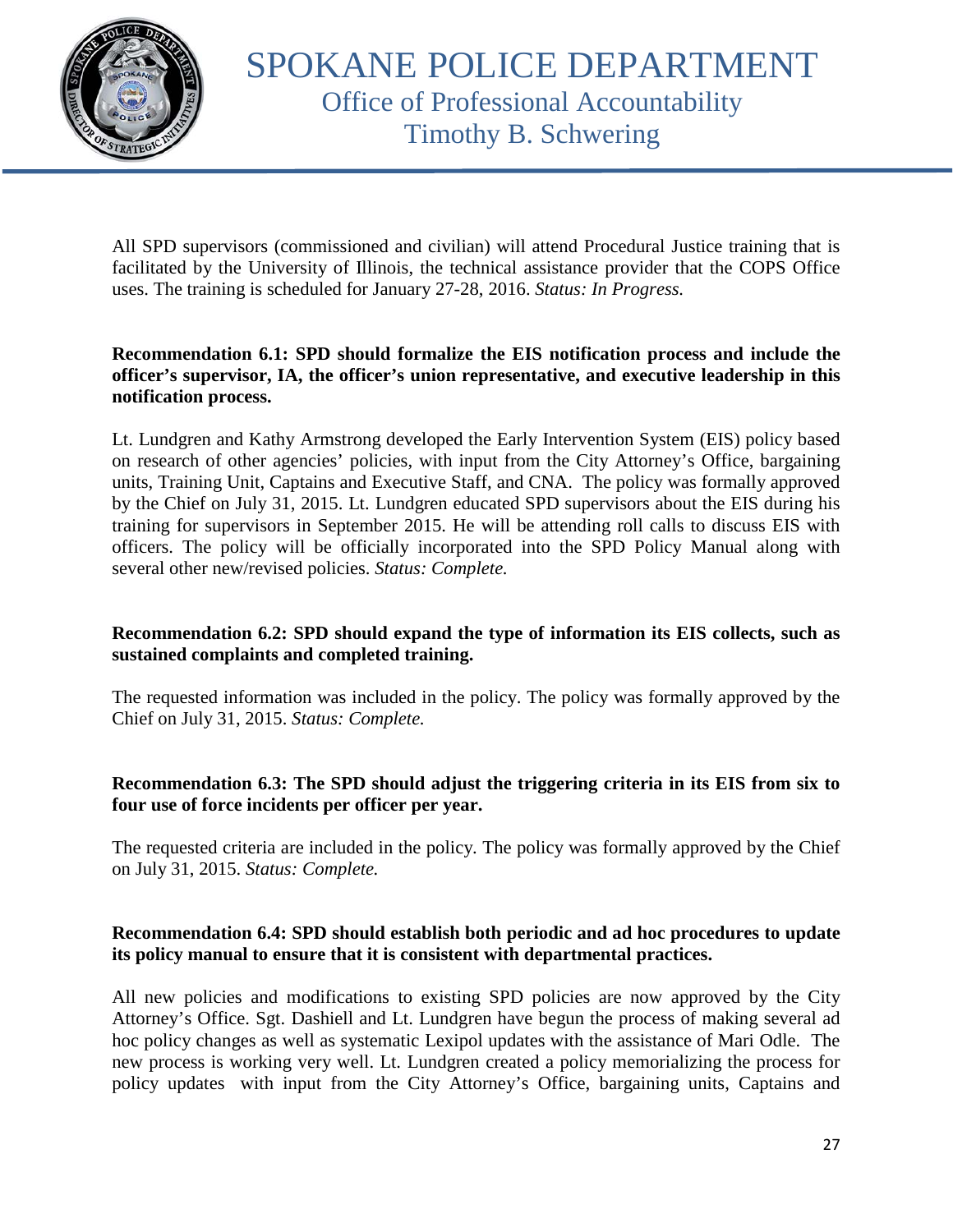

Executive Staff, and CNA. It is being incorporated into the SPD Policy Manual with many other new and revised policies. *Status: Complete.*

# **Recommendation 6.5: SPD should immediately update its UOF policy to ensure that it is comprehensive and consistent with the departmental practices.**

The Use of Force (UOF) was revised with input from the City Attorney's Office, bargaining units, Training Unit, Captains and Executive Staff, and CNA. It is being incorporated into the SPD Policy Manual in with many other new and revised policies. It was sent out to officers along with a Training Bulletin on December 14, 2015. Roll call trainings and additional training at inservice will be provided. *Status: Complete.*

## **Recommendation 7.1: SPD should revise policy 208 to ensure that it reflects current departmental practices and requirements for use of force training.**

Lt. King and the Training Plan Committee met several times to revise the Training Policy. Kathy shared a draft with CNA on July 24, 2015. The Training Policy itself is broad, while the Training Plan will be very specific about the types of training required and how often it is required. The Training Plan will cover the requirements of training that CNA specifically asked about: related to use of force, CIT/CIT Refresher, Procedural Justice, etc. The policy was developed with input from the City Attorney's Office, bargaining units, Captains and Executive Staff, and CNA. The Training Policy will be incorporated into the SPD Policy Manual finalized when the 2016 Training Plan is completed at the end of 2015. *Status: In Progress.* 

# **Recommendation 7.2: SPD should establish a committee to evaluate and determine department-wide training needs and develop an annual training plan.**

Assistant Chief Dobrow established a committee for long-range planning, comprised of external partners, criminal justice training experts, and SPD personnel. The 2016 Training Plan is still a work in progress and meetings are ongoing to finalize the plan before the end of 2015. *Status: In Progress.*

## **Recommendation 7.3: SPD should develop a data collection and evaluation capacity for training conducted throughout the department and should use the data captured to identify and proactively address any training deficiencies.**

The purchase of training software occurred in September 2015 and training began in October 2015. *Status: In Progress.*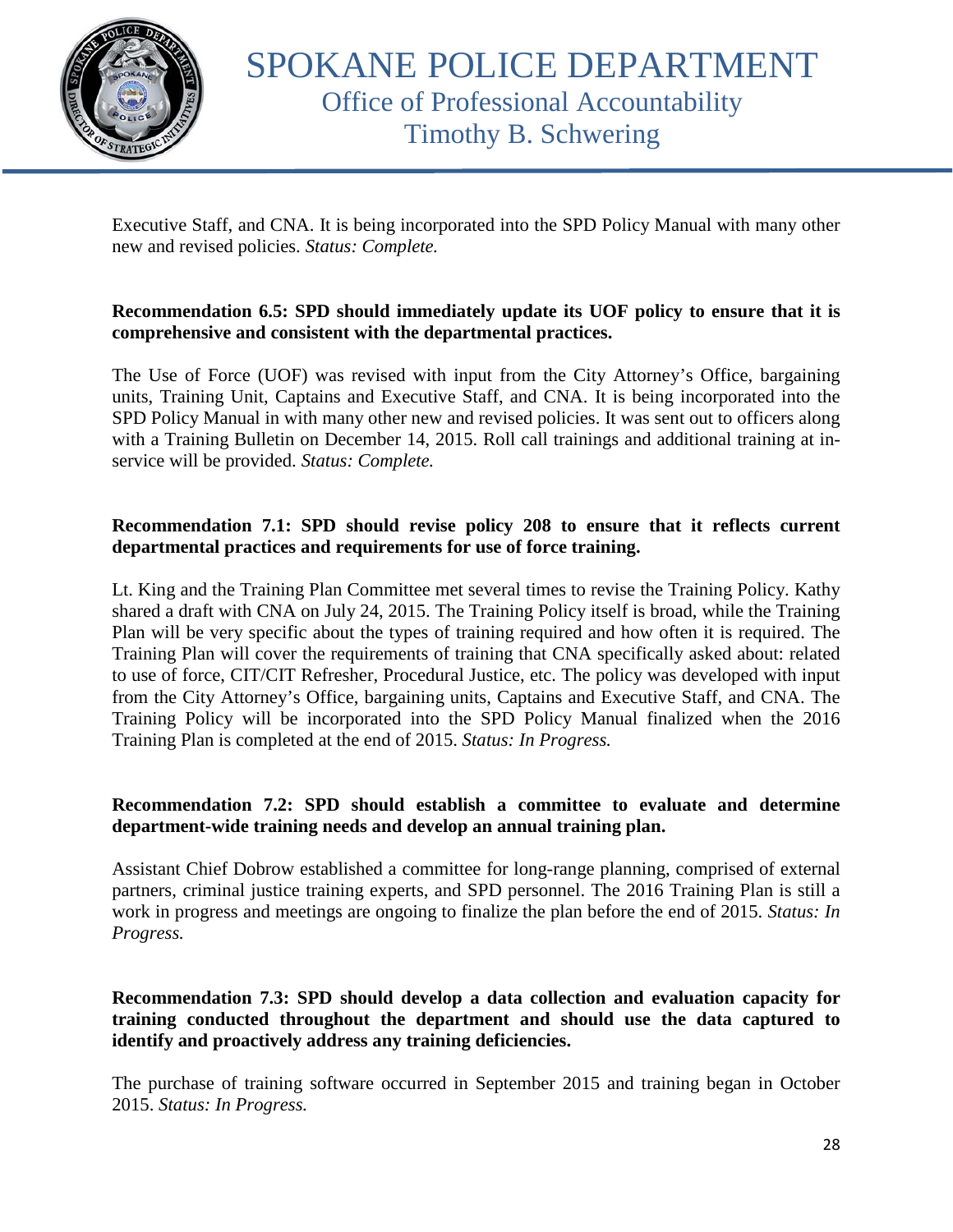

# **Recommendation 7.4: SPD should re-examine its policies, procedures, and training on the use of the LNR and require a deadly force review every time a level 2 LNR is used.**

The City Attorney's Office provided an extensive review of policies related to the Lateral Neck Restraint (LNR), part of Policies 300, 302, and 308. The revised policies were developed with input from the City Attorney's Office, bargaining units, Training Unit, Captains and Executive Staff, and CNA. These policies are being incorporated into the SPD Policy Manual with many other new and revised policies. The use of force policies were sent out to officers along with a Training Bulletin on December 14, 2015. Roll call trainings and additional training at in-service will be provided. *Status: Complete.*

# **Recommendation 7.5: SPD should update its rifle policy and provide officers with explicit and more detailed guidance on the proper deployment of rifles.**

The draft policy is under review by the bargaining units and Executive staff. The review should be completed by the end of November 2015. As with the other policies, this policy review involved input from the City Attorney's Office, bargaining units, Training Unit, Captains and Executive Staff, and CNA. This policy will be incorporated into the SPD Policy Manual soon with many other new and revised policies. *Status: In Progress.*

## **Recommendation 7.6: SPD should institutionalize the CIT training by updating its training policies to reflect the CIT recertification requirement.**

On February 27, 2015, Lt. King met with Sergeant Waters at SPD and Staci Cornwell, Director of Crisis Response Services, Frontier Behavioral Health, to develop the recertification requirement. Lt. King reported that the meeting went well. They came up with a great plan for the recertification. Instead of it being classroom-based, it will be a practical experience of officers working at the Crisis Response Center, working alongside mental health professionals (MHPs). The training will involve officers accompanying the MHPs to conduct in-person assessments and follow-up visits. It will allow for collaborative problem-solving and relationship-building with the MHPs as well as give the officers a practical application to use and build upon their existing knowledge and skills. CIT refresher training will be provided every two years and will consist of four hours. The requirement and lesson plan was shared with the department on April 15, 2015. Both Sgt. Waters and Stacie Cornwell confirmed that the on-site training is working well. The recertification will also be addressed in the Training Plan, when it is finalized (end of December 2015).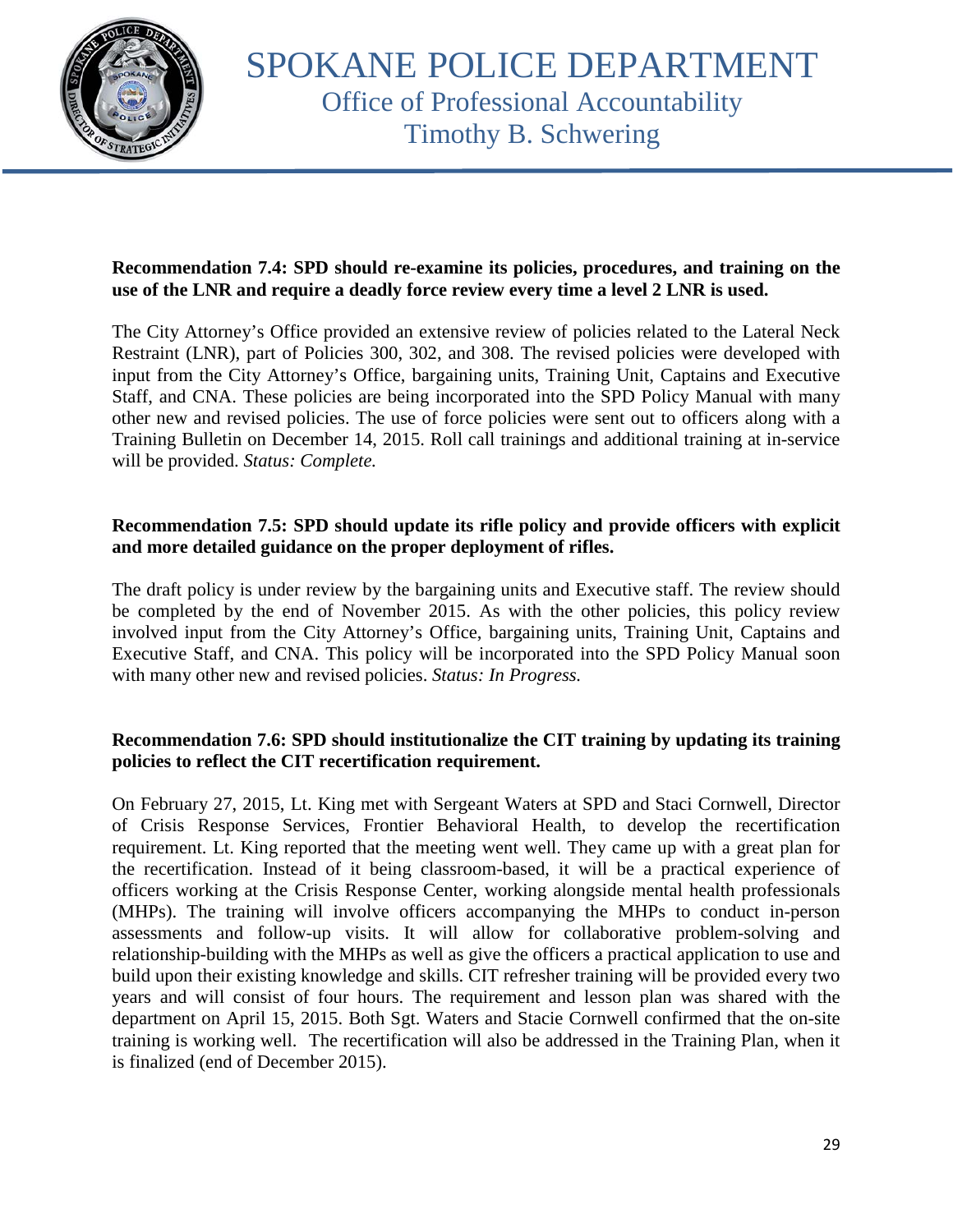

On June 19, Lt. King confirmed that all of the officers who needed refresher training as of Spring 2015 completed it. We will continue this plan going forward. As of November 30, 2015, all SPD officers have had CIT or CIT refresher training within the last two years. *Status: In Progress; Completed end of December 2015 when the Training Plan is published.*

**Recommendation 8.1: SPD should mitigate the delay caused be the county prosecutor by formalizing its new process and beginning the administrative investigation after the SIRR team completes its criminal investigation.**

Lt. Lundgren is meeting with stakeholders about this issue and considering changes to policy. *Status: In Progress.*

## **Recommendation 8.2: SPD should expand the scope of the ARP finding determinations to allow panel members to vote on officer tactics and decision-making and policy violations outside the use of force**

On February 5, 2015, Lt. Lundgren provided the Spokane Police Guild and the Lieutenants and Captains Association with a copy of the Las Vegas Collaborative Reform Process. document contains some insight as to how the voting process works for LVPD. The bargaining units are currently reviewing this information as it changes the Administrative Review Panel (ARP) process which is a component of the disciplinary system. Lt. Lundgren advised that the Chief's Office and bargaining units need to discuss this further before we can work on a new policy. *Status: No action until the collective bargaining process begins in 2016.*

## **Recommendation 8.3: SPD should update the policy manual to ensure that it accurately reflects the current ARP process and provides detailed guidance on the roles and responsibilities of each ARP member.**

Lt. Lundgren will be working on developing this policy after implementation of 8.2 which covers changes in the process. *Status: No action until the collective bargaining process begins in 2016.*

#### **Recommendation 8.4: SPD should develop a system to track the information exchange between the Office of Professional Accountability and the supervisors who are in charge of ensuring that the recommendations are implemented.**

Lt. Lundgren assigned this recommendation to Sgt. Staben from Internal Affairs. Sgt. Staben provided a draft document detailing the system on March 10, 2015. Lt. Lundgren approved it. Sgt. Staben sent it out to all supervisors on March 18, 2015. It was sent out as a Training Bulletin to the entire department on April 9th, 2015. Kathy Armstrong showed CNA examples of the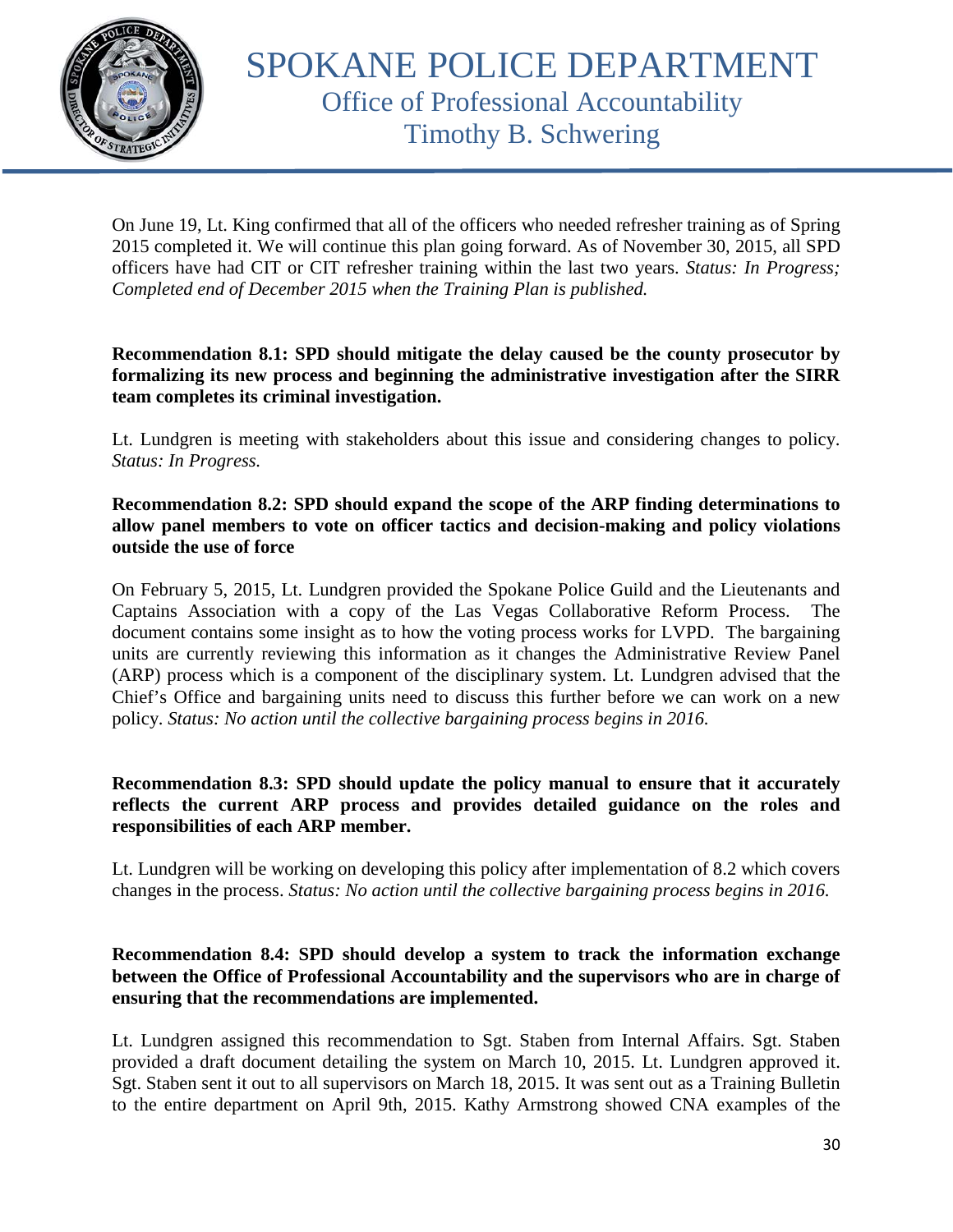

recommendation put into place. CNA was waiting for the Internal Affairs Standard Operating Procedures (SOP) to be updated in September 2015 to officially finalize this recommendation. The recommendation was memorialized in the SOP. *Status: Complete.*

## **Recommendation 8.5: SPD should formally document the UOFRB's policies and outcomes and should collectively review non-deadly use of force incidents on a monthly basis.**

The Use of Force Review Board (UOFRB) was memorialized in Policy 302. It is being incorporated into the SPD Policy Manual with many other new and revised policies. The policy was sent out to officers along with a Training Bulletin on December 14, 2015. Roll call trainings and additional training at in-service will be provided. *Status: Complete.*

## **Recommendation 8.6: Although civilian members (e.g., the ombudsman, SPD director of strategic initiatives) are included in the DFRB, SPD should also include the ombudsman in the D-ARP.**

This recommendation will require consult with the Spokane Police Guild and Lieutenants and Captains Association as it constitutes a change in the Ombudsman's role as per the agreements with both bargaining groups. This matter was referred to the Chief's Office to discuss at labormanagement meetings. *Status: No action until the collective bargaining process begins in 2016.*

## **Recommendation 8.7: SPD should reassess the purpose and goal of the DFRB to ensure that it both provides transparency and maintains its ability to effectively assess tactics, training, and equipment after a deadly force incident.**

The Deadly Force Review Board (DFRB) policy, Policy 302, was revised with input from the City Attorney's Office, bargaining units, Training Unit, Captains and Executive Staff, and CNA. It is being incorporated into the SPD Policy Manual with many other new and revised policies. The policy was sent out to officers along with a Training Bulletin on December 14, 2015. Roll call trainings and additional training at in-service will be provided. *Status: Complete.*

## **Recommendation 8.8: SPD should formalize the new IA training requirements and guidelines in the department's policy manual and communicate these changes to the department and community stakeholders.**

Lt. Lundgren will communicate the training requirements to other members of the department by disseminating the new SOP (finalized September 2015) department-wide upon adoption. Director Schwering, Lt. Lundgren, and Kathy Armstrong will share the new requirements with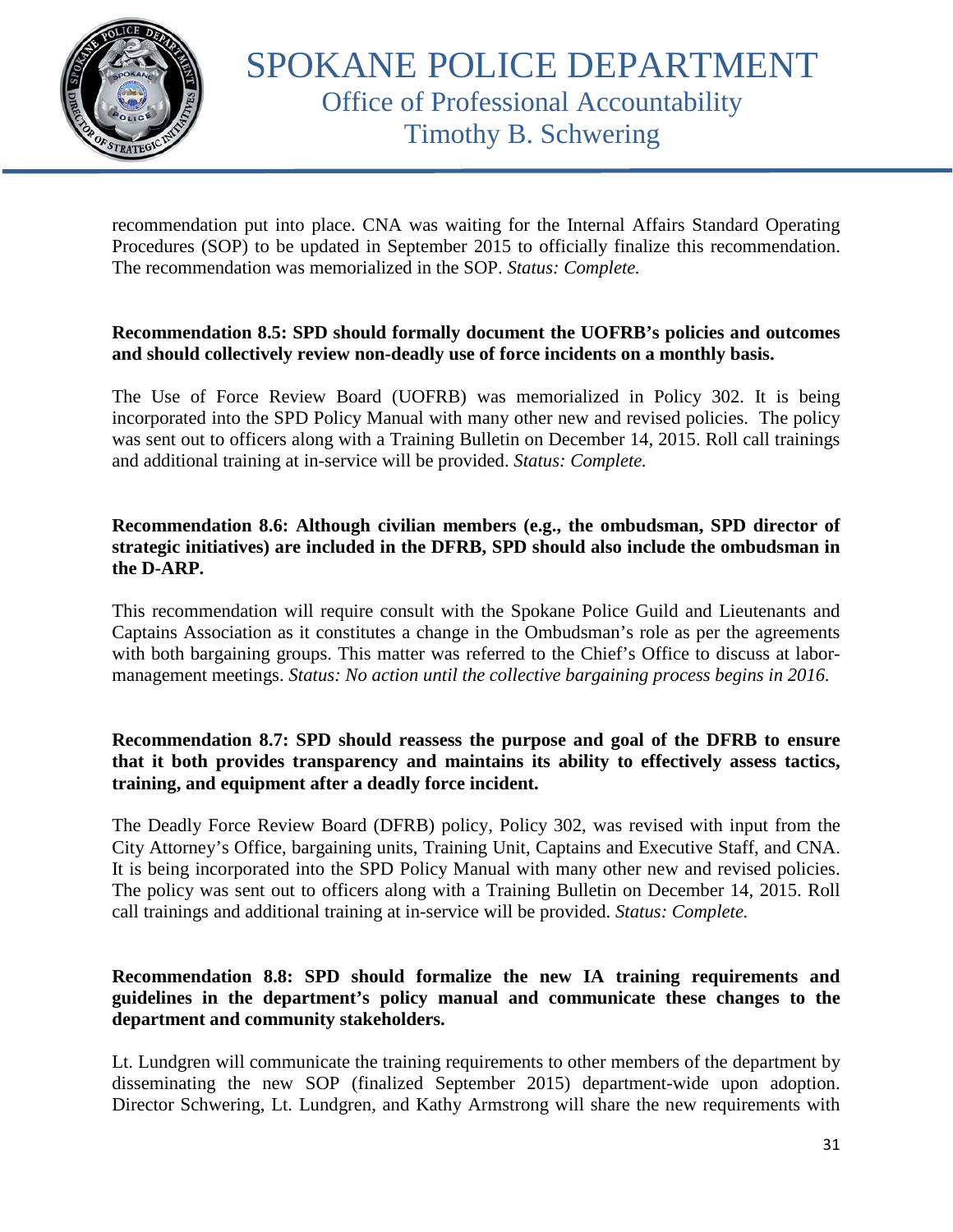

the public during the OPA's continuing outreach efforts (e.g., small-group meetings and presentations). *Status: Complete*

## **Recommendation 10.1: SPD should sustain and institutionalize these outreach efforts by establishing a continued community outreach strategy and plan.**

SPD consulted with community members and staff to develop the strategy. Kathy received feedback internally and from many different community organizations and then updated the strategy to include their input. Kathy presented it to the Public Safety Committee at the April meeting. She has shared the strategy with various community groups, offering to meet with any groups about the strategy. The strategy was posted to the SPD website on April 24, 2015.

SPD continues to increase outreach efforts. On June 1, 2015, Kathy reached out to all the organizations and agencies that Director Schwering had previously met with, plus other SPD contacts, and offered to schedule presentations regarding UOF and/or recent training initiatives such as CIT. Kathy is also conducting community outreach presentations to keep our community stakeholders in the loop about Collaborative Reform. She explains the Collaborative Reform process and how SPD is working with internal and external partners and CNA to move forward on the reforms. Kathy has presented to several groups so far and has several more presentations scheduled throughout the coming months. The OPA is using the outreach presentation feedback forms suggested by CNA. Also, SPD's Public Information Officer is using more social media to improve engagement and the City's cable channel to get information out to the public.

On July 21, Kathy sent CNA a description of the community outreach and education conducted by SPD's Defensive Tactics Cadre, under the direction of Sgt. Shawn Kendall. While Sgt. Kendall has held safety awareness classes for international students at Mukogawa Fort Wright Institute for years, he is presenting at more college campuses now and many other venues (homeless youth shelter, churches, mental health professionals, Spokane Parks Department employees, etc.). Kathy also shared the Cadre's work done in partnerships with Spokane's Fire Department and Frontier Behavioral Health (Enhanced CIT Training).

Kathy developed a brochure about the Office of Professional Accountability's frequently asked questions about the complaint process and shared it with SPD's outreach contacts on July 24, 2015. The brochure was also posted on the website and a blog was created to bring attention to it. OPA staff will continue meeting with community organizations throughout the rest of 2015 and 2016, promoting transparency and open communication. *Status: Complete.*

**Recommendation 10.2: SPD should leverage existing or past outreach programs to increase its active engagement with the community.**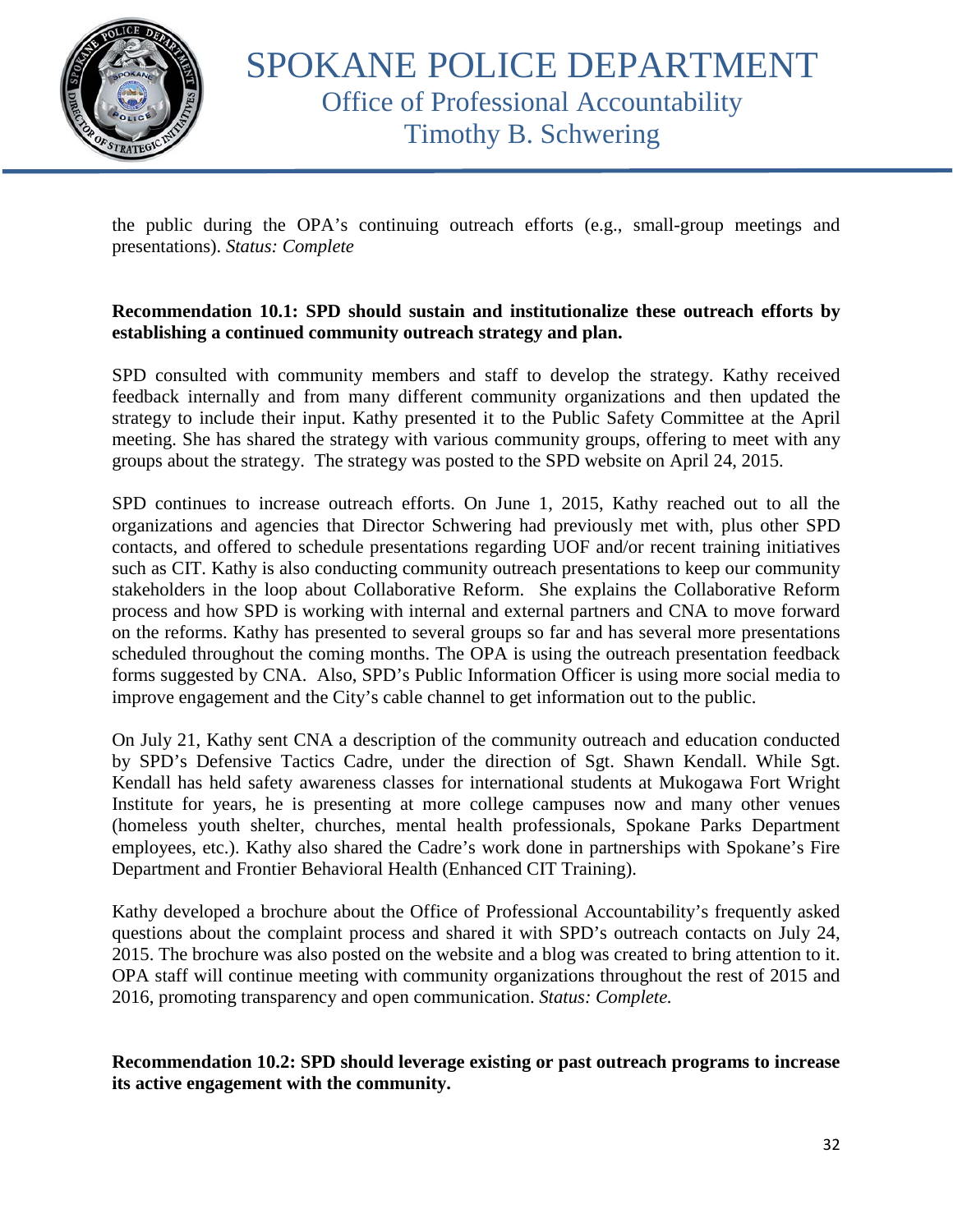

SPD will continue the trend of building on existing success to create more opportunities for outreach. A few examples of growing youth outreach:

- The 2015 Police Activities League (PAL) program successfully tripled its reach to families. The program received expanded support as it continued to grow.
- SPD/City of Spokane has won two major awards based on Youth and Police Initiative (YPI's) success.
- YPI continues to grow with meaningful, successful sessions, with collaborations from partners like Spokane School Resource Officers and OUT Spoken. At this point, 220 youth have graduated from YPI. A 2015 YPI Reunion will take place on December 22, 2015.
- SPD built on the success of YPI to create a similar program in partnership with Spokane Public Schools, "Restore Our Kids" (restorative justice- alternative to suspension).
- The Faith Alliance, built upon stakeholders working in youth outreach programs like PAL and YPI, is now holding monthly Community-Police forums. *Status: In Progress; work will continue throughout the implementation period.*

# **Recommendation 10.3: Similar to its media academy, SPD should hold a citizen's academy on an annual basis.**

The Citizens Academy took place from May 6-June 3, 2015. Kathy sent the roster and evaluations to CNA after graduation. Kathy also contacted community groups to inform them of the Use of Force training class for civilians on January 22, 2016.

In addition to the Citizens Academy, SPD also held a special Community Academy on April 18, 2015 (documentation sent to CNA on April 22). This event resulted from discussions at a December 22 meeting about law enforcement and race relations, initiated by SPD and facilitated by Pastor Shon Davis. The Chief the CYI unit, Lt. King, and Pastor Shon developed an Academy as a follow-up to the first meeting. The event was structured like a mini-Academy with use of force demos and VIRTRA training, but also included a 90 minute discussion between community leaders and law enforcement (Chief, Training Cadre, and the CYI unit). Participants mainly represented Kingdom Fellowship Church Alliance -Multicultural Ministers Alliance (a group of 14 Hispanic, Native, African-American, and White ministries/churches), historically Black churches, and leaders from educational institutions. The discussion was afterwards and was very robust. As a result, several community leaders are getting involved in YPI, SPD Chaplain Advisory Board, etc. and SPD is following up with more information about volunteer and training opportunities with these participants. It was a very positive experience from all accounts. The feedback forms showed that community leaders felt it was very helpful.

Participant Kitara Johnson said, "The community academy was an eye opening experience and very powerful tool that I recommend to all community leaders and citizens who have ever questioned the use of force concerning law enforcement. The specific exercise that has been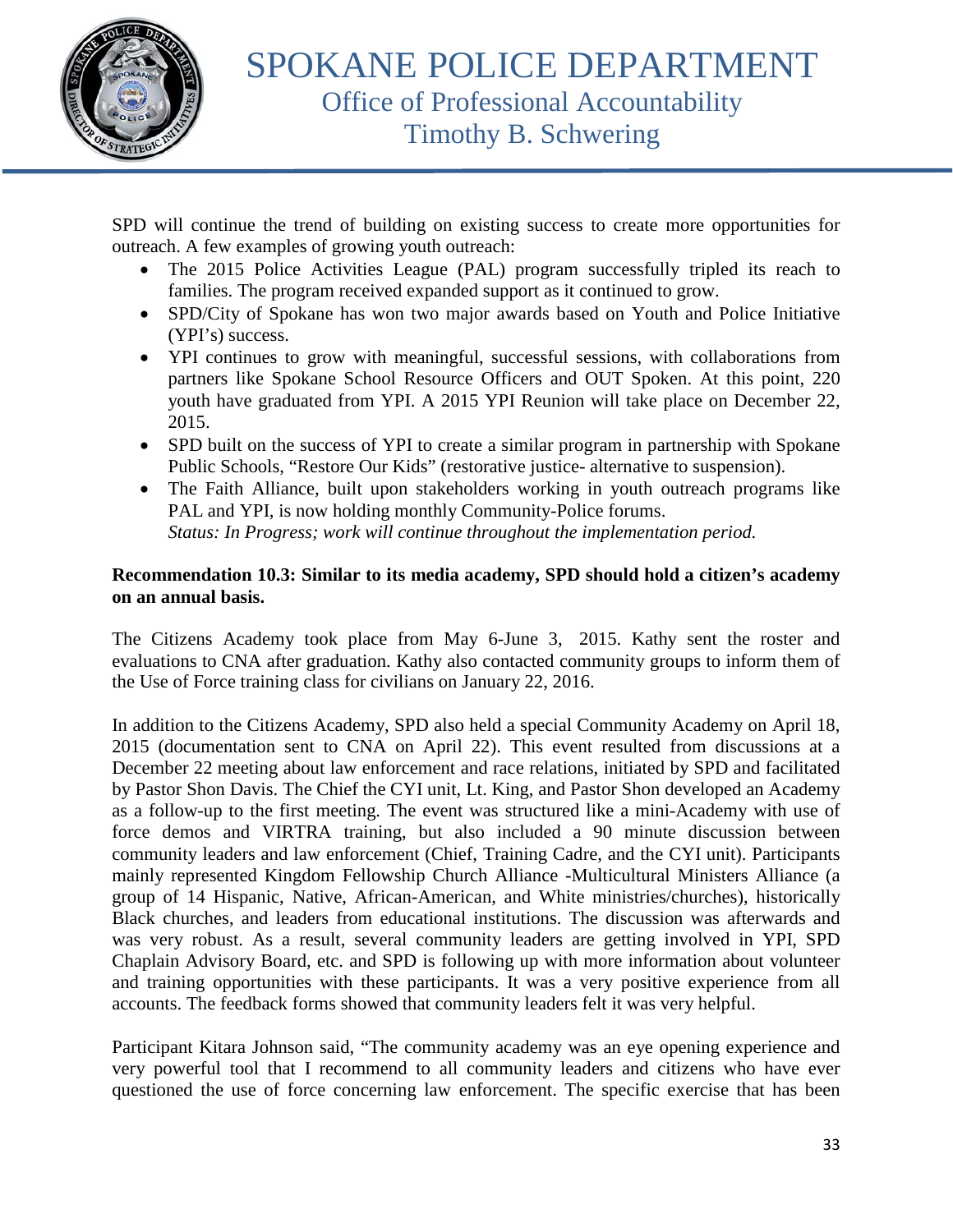

# SPOKANE POLICE DEPARTMENT Office of Professional Accountability Timothy B. Schwering

branded in my mind was the virtual simulation where you are given a standard issue belt, weapon, pepper spray, and Taser and interact with the simulation. I found myself firing off three rounds and previously questioned police use of force and why they fired shots to kill when involved in an arrest. The Academy allowed me to listen to officers and learn of specific training they are provided to respond without reaction. I also feel that this academy was a step towards transparency of Spokane Police Department in a hands-on practical way." *Status: Complete.*

#### **Recommendation 10.4: SPD should form a chief's advisory council.**

The Chief's Office will be handling this recommendation. The Police Advisory Committee (PAC) continues to grow and improve. SPD is also promoting PAC through social media, advertising, and emailing contacts. Kathy sends information about PAC and the quarterly public meetings to many groups such as Center for Justice, Native Project, the Ombudsman Office and Ombudsman Commissioners, etc. The most recent PAC public meetings have been featured in the City's Gazette publication. In addition to PAC recruiting for more diverse community leaders, PAC meetings are more effective. PAC members continue to show increasing levels of engagement. PAC members enjoy being part of the media list and getting information in a timely manner. PAC's awareness and involvement with SPD continues to increase, and community participation in PAC is increasing as well. At the June quarterly meeting, 13 guests attended and some expressed interest in joining PAC. Guests also attended the public meeting in September. PAC received two new members in September—from the Native Project and from the Hispanic Business and Professional Association.

The Spokane Faith Leaders & Police Community Alliance was established to create and maintain open and ready lines of communication between the Spokane Police Department and leaders of Spokane's faith community. The goal of this Alliance is to ensure mutual respect between the police and the community and to build and sustain trust and legitimacy between the citizens in the City of Spokane and the Spokane Police Department. It is the intent of the Alliance to foster mutual knowledge and understanding between faith leaders and the police department, the clergy's respective congregations, and the communities in which they serve. It is anticipated that improved mutual understanding, respect and trust, communication and access will come about between the police department, leaders of Spokane's various religious faiths and traditions and all ethnic communities through monthly meetings, ride-a-longs, training, and personal communication.

The Alliance does not replace PAC but will serve a different purpose. The Spokane Faith Leaders & Police Community Alliance, as part of its mission, will serve as a catalyst to bring about healing within the community. Many of the Alliance members will be actively involved with a variety of SPD functions, including outreach and training. *Status: In Progress.*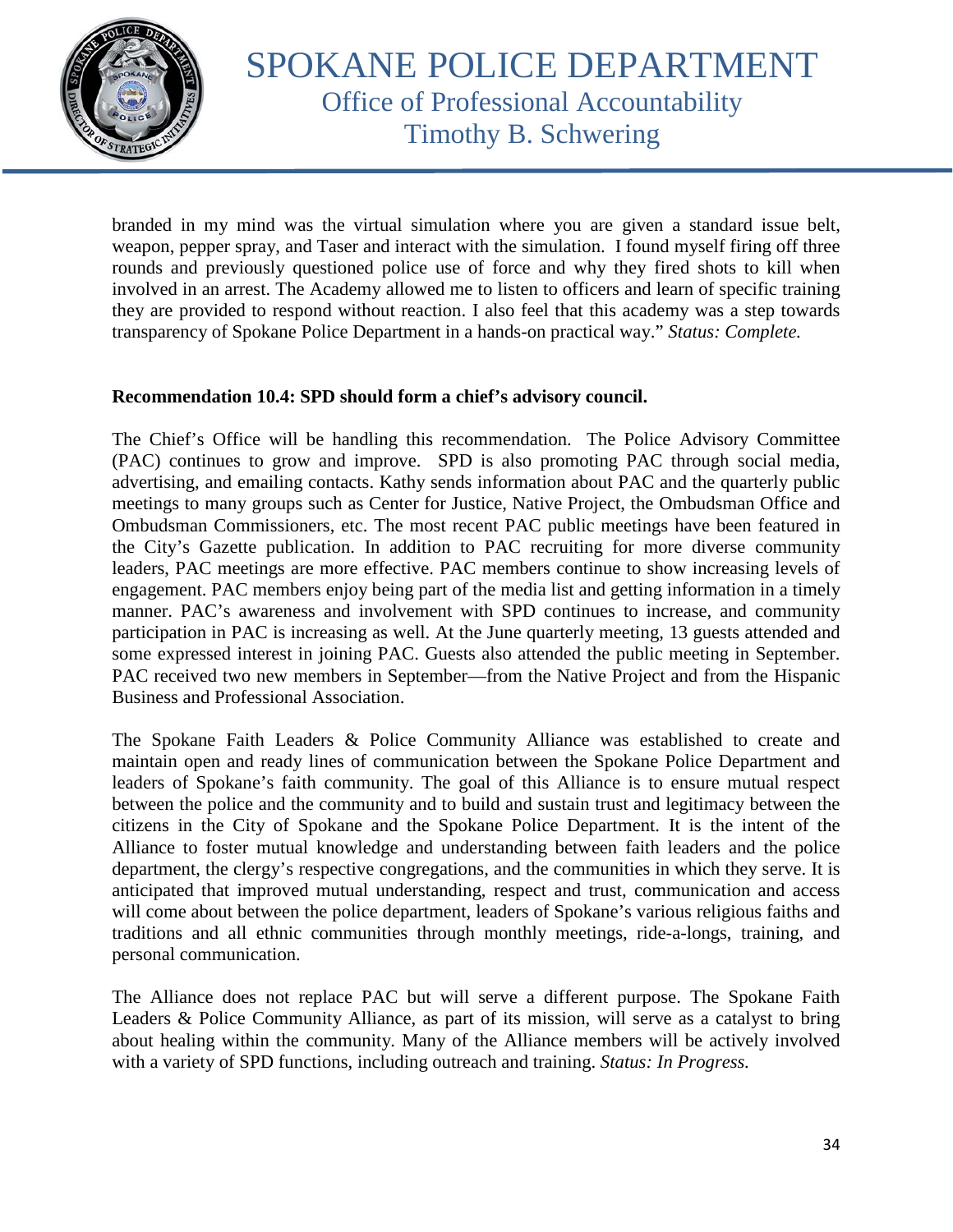

## **Recommendation 10.5: SPD should conduct a staffing analysis to determine if the department is meeting its operational needs and has an adequate amount of staff to ensure its continued mission, objectives, and community policing principles.**

The Office of Justice Program's Diagnostic Center will be providing technical assistance to SPD regarding workload analysis and an evaluation of community policing efforts. Kathy initiated the contact with the Diagnostic Center in March 2015 and the engagement will continue over the rest of the DOJ recommendation implementation period. In order to fully meet the recommendation of conducting a staffing analysis, SPD is also participating in Police Resource Allocation & Deployment training. The Diagnostic Center's evaluation and the tools from the training will allow SPD to evaluate its staffing needs and existing resources and make the best possible decisions in allocating resources. The Diagnostic Center is planning a site visit in January 2016 and has designated Dr. Gary Cordner as the subject matter expert working with SPD. Kathy Armstrong and TARU Supervisor Kyndrin Tenny are currently working to provide the Diagnostic Center staff data about SPD in preparation for the engagement. *Status: In Progress.*

## **Recommendation 10.6: The SIRR should revise its media relations protocol to ensure that the agency involved in a deadly force incident is allowed to release appropriate information after a deadly force incident. In addition, SPD should continue to utilize and improve virtual and more traditional methods to maintain communications with interested community stakeholders after a critical incident.**

In order to provide consistent and prompt communication with the community following a critical incident, Spokane Investigative Regional Response (SIRR) Team partner agencies are now all using a standardized template for media releases, and are also posting the releases on their agency's websites. Kathy shared the template with CNA as well as examples of how the template is used in current press releases that are posted on the agencies' websites.

SPD also clarified with the community that in the case of a critical use of force incident, SPD will issue a press release as soon as possible (sometimes within a few hours of the event). This initial release will provide a basic summary of the incident. The release identifies the agency managing the investigation of the incident and clarifies that all future communications regarding this incident will be sent via the SIRR Team. The press release is shared internally and with members of the Police Advisory Committee at the same time it is shared with the media. The press release is posted on SPD's website. If appropriate and when possible, SPD will reach out to community organizations whose clients or members are affected by the incident. For example, if the involved citizen is a client receiving mental health services, mental health professionals will be contacted as soon as possible. SPD will use both traditional (e.g., phone, in-person meetings) and electronic means of contacting affected communities. The procedure for notifying the community was included in the updated Community Outreach Strategy, which was posted on the website and emailed to community organizations. Kathy confirmed that Spokane County